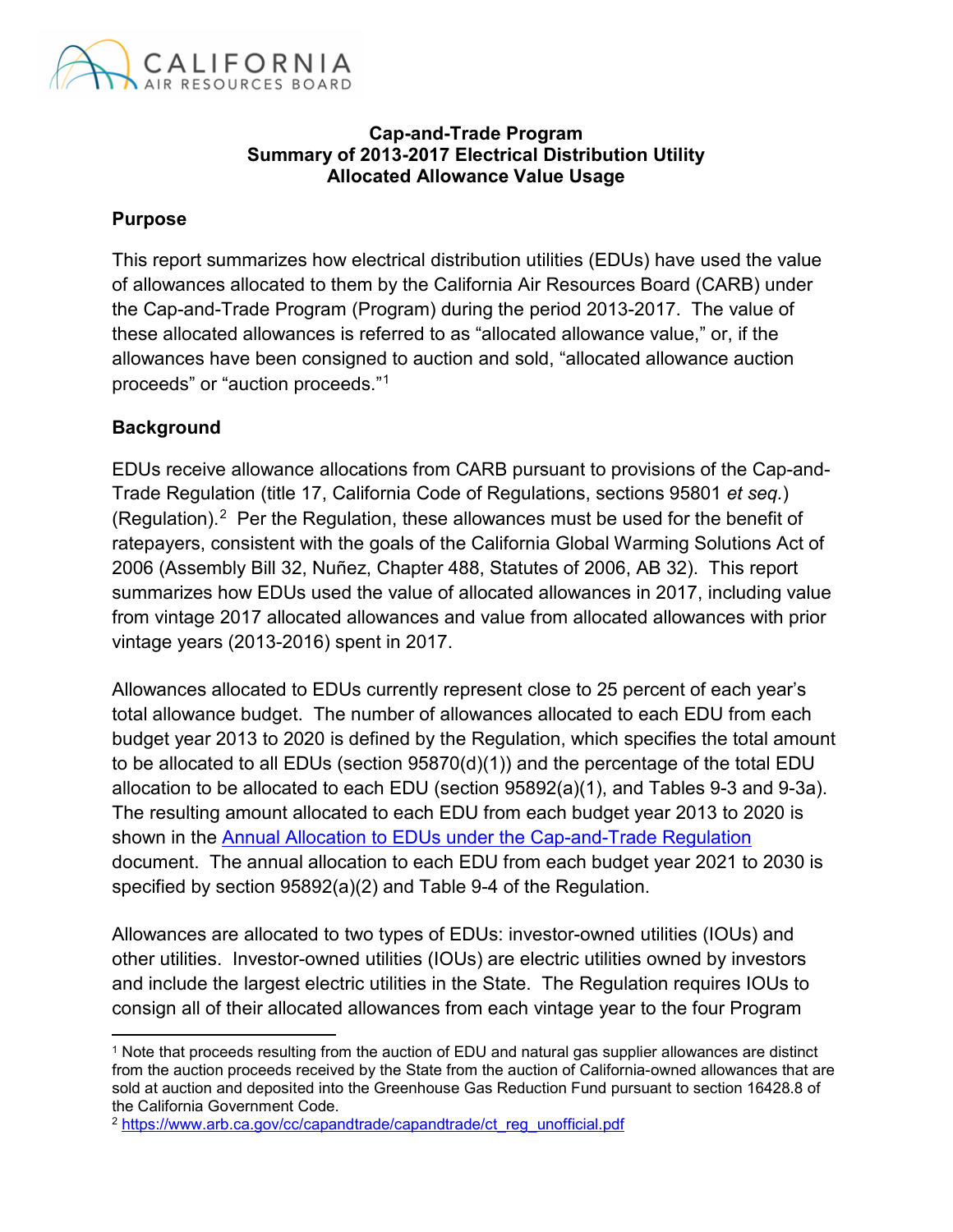auctions held in that calendar year. Senate Bill 1018 (2012) (SB 1018) and the California Public Utilities Commission (CPUC) together require IOUs to distribute nearly all of proceeds to their industrial, small business, and residential customers.<sup>[3](#page-1-0)</sup> The other EDUs receiving allowance allocations are publicly owned utilities (POUs) and electrical co-operatives (COOPs). POUs are owned and operated by local governments such as cities, local utility districts, and irrigation districts, while COOPs are owned by their members. The governing boards of POUs and COOPs determine how to use their allocated allowances in accordance with Regulation requirements.

### **CARB Reporting Requirements and This Summary Report**

The Regulation requires each EDU to report to CARB by June 30 of each year on its use of allocated allowance value during the preceding calendar year. EDUs must describe how allocated allowance value was used during the calendar year and describe how that use was consistent with the requirements of the Regulation.

Prior to October 1, 2017, each EDU was required to report to CARB on its use of allocated allowances *received for the prior calendar year*. Because not all proceeds received for the prior calendar year are spent during that prior calendar year, this reporting structure left potential gaps in the reporting on use of allowance value to CARB. The 2016 amendments to the Regulation that took effect October 1, 2017 require reporting on all auction proceeds *spent during the previous calendar year*, thus closing potential reporting gaps and providing a more complete picture to CARB of the use of allocated allowance value. The Regulation effective October 1, 2017 also requires each EDU to report the value of all proceeds received during prior years that remained unspent at the beginning of the previous calendar year. For use of allowance value reports with a June 30, 2018 reporting deadline, the Regulation also required EDUs to report amounts of allocated allowance auction proceeds spent before January 1, 2017 that were not previously reported to CARB as spent. This additional reporting filled in historic reporting gaps and provided CARB with complete information about past use of allocated allowance value.

The information reported for data year 2017 reflects these changes in the Regulation and includes several corrections and updates made by EDUs to prior use of allowance value reports. The data year 2017 reports also reflect a shift from reporting estimated auction proceeds received based on the average allowance price at auction in the data year to reporting actual auction proceeds received. $\rm ^4$  The combination of these changes

[http://docs.cpuc.ca.gov/PublishedDocs/Published/G000/M040/K631/40631611.PDF.](http://docs.cpuc.ca.gov/PublishedDocs/Published/G000/M040/K631/40631611.PDF)

 $\overline{\phantom{a}}$ 

<span id="page-1-0"></span><sup>3</sup> Decision Adopting Cap-and-Trade GHG Allowance Revenue Allocation Methodology for the IOUs, Decision (D.) 12-12-033 (December 2012).

<span id="page-1-1"></span><sup>4</sup> The value of allowances deposited for compliance is estimated based on the average price of an allowance at auction for the data year, calculated as the average of the four auction settlement prices for the year. For 2017, this amount was \$14.30.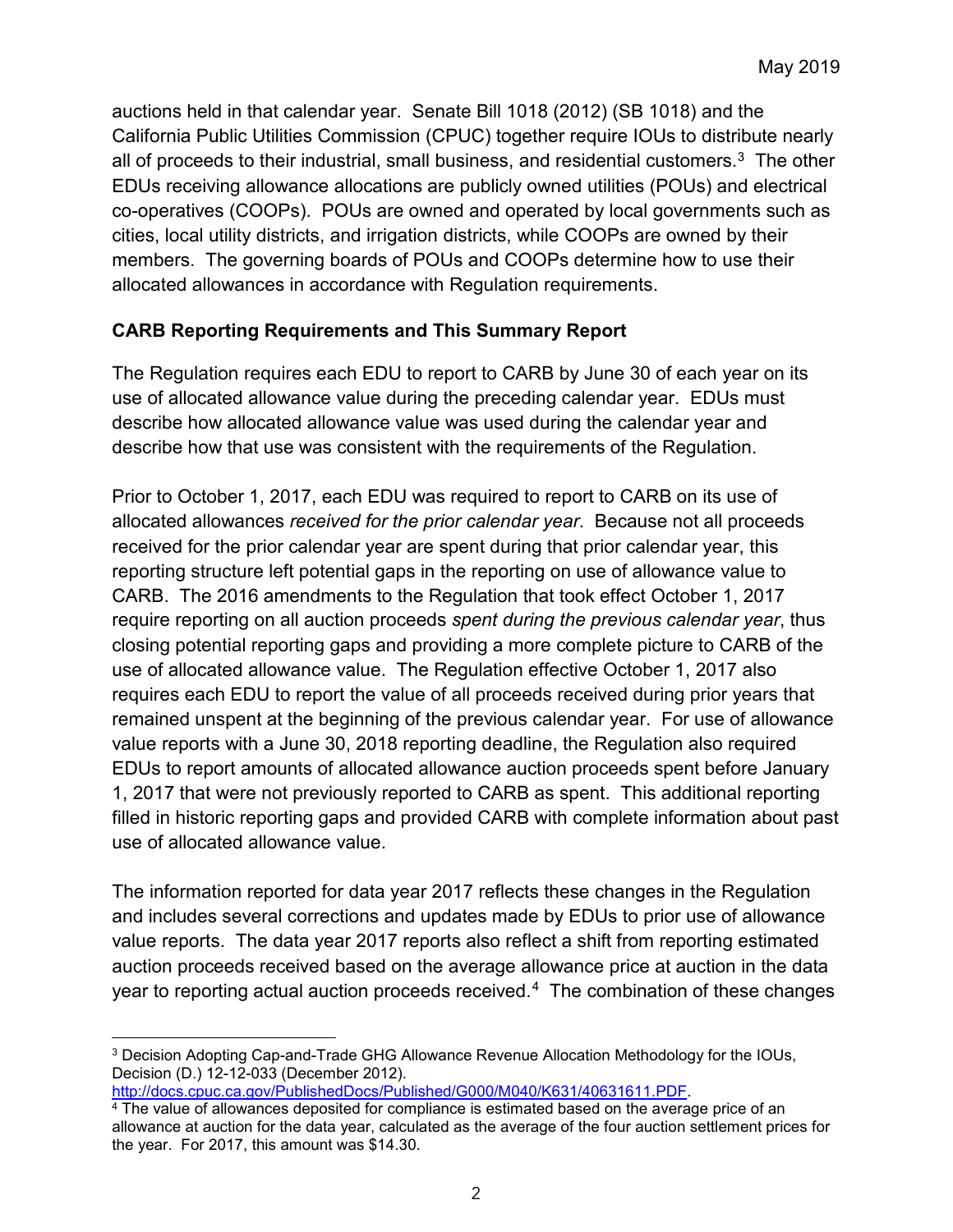and updates resulted in changes both to the reported amounts of auction proceeds received and to the reported amounts spent in some expenditure categories during the period 2013-2016. For these reasons, this report covers the data years 2013-2017 and supersedes the prior Use of Allocated Allowance Value Reports.

The "IOU Use of Allocated Allowance Value in 2017" section of this report summarizes individual IOU use of allowance value reporting to CARB and is also based on information provided to CARB by CPUC. The majority of allowance value allocated to IOUs has been returned to various ratepayers in the form of climate credits.

The "POU and COOP Use of Allocated Allowance Value in 2017" section of this document summarizes the individual POU and COOP use of allowance value reports submitted to CARB. Most allowance value allocated to POUs and COOPs has been used for compliance with the Program, for renewable energy and energy efficiency projects, and to return proceeds to various ratepayers.

EDUs report annually to CARB on their use of allocated allowance value, and CARB will continue to regularly post updated summary reports on EDU uses of allocated allowance value to the Program web page.

### **IOU Use of Allocated Allowance Value in 2017**

There are six IOUs in California: Pacific Gas and Electric Company (PG&E), Southern California Edison Company (SCE), San Diego Gas & Electric Company (SDG&E), PacifiCorp, Liberty Utilities LLC (formerly CalPepco Electric), and Golden State Water Company (doing business as Bear Valley Electric Service, BVES). [5](#page-2-0) PG&E, SCE, and SDG&E are larger than the other three utilities. Together, IOUs distribute approximately three-quarters of the electricity sold in the State $6$  and receive approximately two-thirds of the allowances allocated to EDUs. The total value of vintage 2017 allowances that CARB allocated to IOUs in October 2016 was approximately 837 million dollars. All of this value, except for a small amount used for administration and outreach, was distributed to ratepayers or is slated for clean energy and energy efficiency projects that benefit ratepayers.<sup>[7](#page-2-2)</sup> Pursuant to the requirements of the Regulation, IOUs distributed

<span id="page-2-0"></span> $\overline{a}$ <sup>5</sup> BVES is much smaller than most utilities, delivering less than a tenth of one percent of electricity in California and receiving fewer than 70 allocated allowances per year. CPUC instructed BVES to distribute all its allocated allowance value to its customers on a per-kilowatt-hour basis to minimize administrative costs (*see* D.12-12-033),

<span id="page-2-1"></span><http://docs.cpuc.ca.gov/publisheddocs/published/g000/m040/k631/40631611.pdf> <sup>6</sup> *See* Electricity Consumption Data Management System, California Energy Commission, 2017 data, [http://www.ecdms.energy.ca.gov/elecbyutil.aspx.](http://www.ecdms.energy.ca.gov/elecbyutil.aspx)

<span id="page-2-2"></span> $7$  Allowances are provided to each IOU on behalf of its customers and customers whose electricity is distributed by the IOU, including customers of community choice aggregators.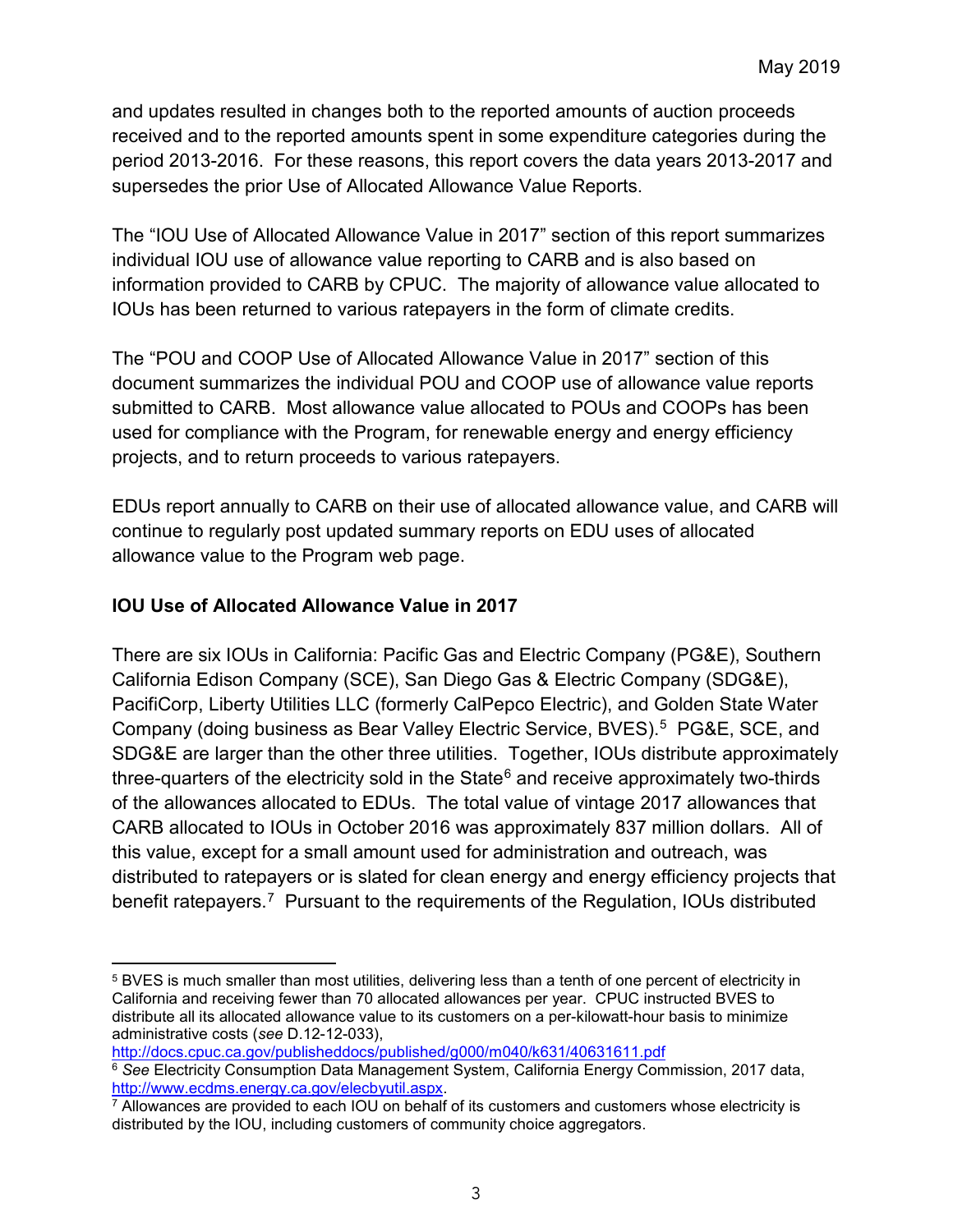allocated allowance value to both bundled and unbundled ratepayers, including those ratepayers served by community choice aggregators.

SB 101[8](#page-3-0)<sup>8</sup> mandates that CPUC oversee the distribution of all IOU allocated allowance auction proceeds to the IOUs' residential, small business, and emissions-intensive, trade-exposed (EITE) retail customers, and it authorizes CPUC to allow the IOUs to use up to 15 percent of proceeds for approved clean energy and energy efficiency projects not otherwise funded.

Figure 1a shows the spending of allocated allowance auction proceeds by all IOUs in 2017, and Figure 1b shows the cumulative spending of auction proceeds by all IOUs during the period 2013-2017. The information presented in Figures 1a and 1b is based on the IOU reports to CARB as well as data provided by CPUC. [9](#page-3-1) Each category of allowance value use shown in Figures 1a and 1b is described in later sections of this report. The data presented in Figures 1a and 1b are available in a [spreadsheet.](https://www.arb.ca.gov/cc/capandtrade/allowanceallocation/EDU-NG-allowance-value.htm)

Figures 1a and 1b represent the amounts of allowance value available and expended during the relevant period. When IOUs return auction proceeds to their residential and small business ratepayers, the value distributed to ratepayers during a given year is derived from auction proceeds from the allowance vintage of that calendar year, plus any (likely small) balance carried over from the preceding year that result from differences between forecast and actual auction proceeds received. For example, in 2017, the value of allocated auction proceeds was 837 million dollars; however, in 2016, the IOUs returned more auction proceeds than they received, and therefore the balance available for distribution to ratepayers in 2017 was approximately 774 million dollars.

<span id="page-3-0"></span> $\overline{\phantom{a}}$ <sup>8</sup> Codified in Section 748.5 of the State of California Public Utilities Code.

<span id="page-3-1"></span><sup>&</sup>lt;sup>9</sup> The spending in these figures reflects calendar year spending. The proceeds spent in a given calendar year may derive from proceeds received both during the calendar year and prior to the calendar year. In some years spending may exceed auction proceeds received because spending is forecast ahead of time based on projected auction proceeds. These amounts are trued-up in the amounts of auction proceeds available for distribution to ratepayers in subsequent years.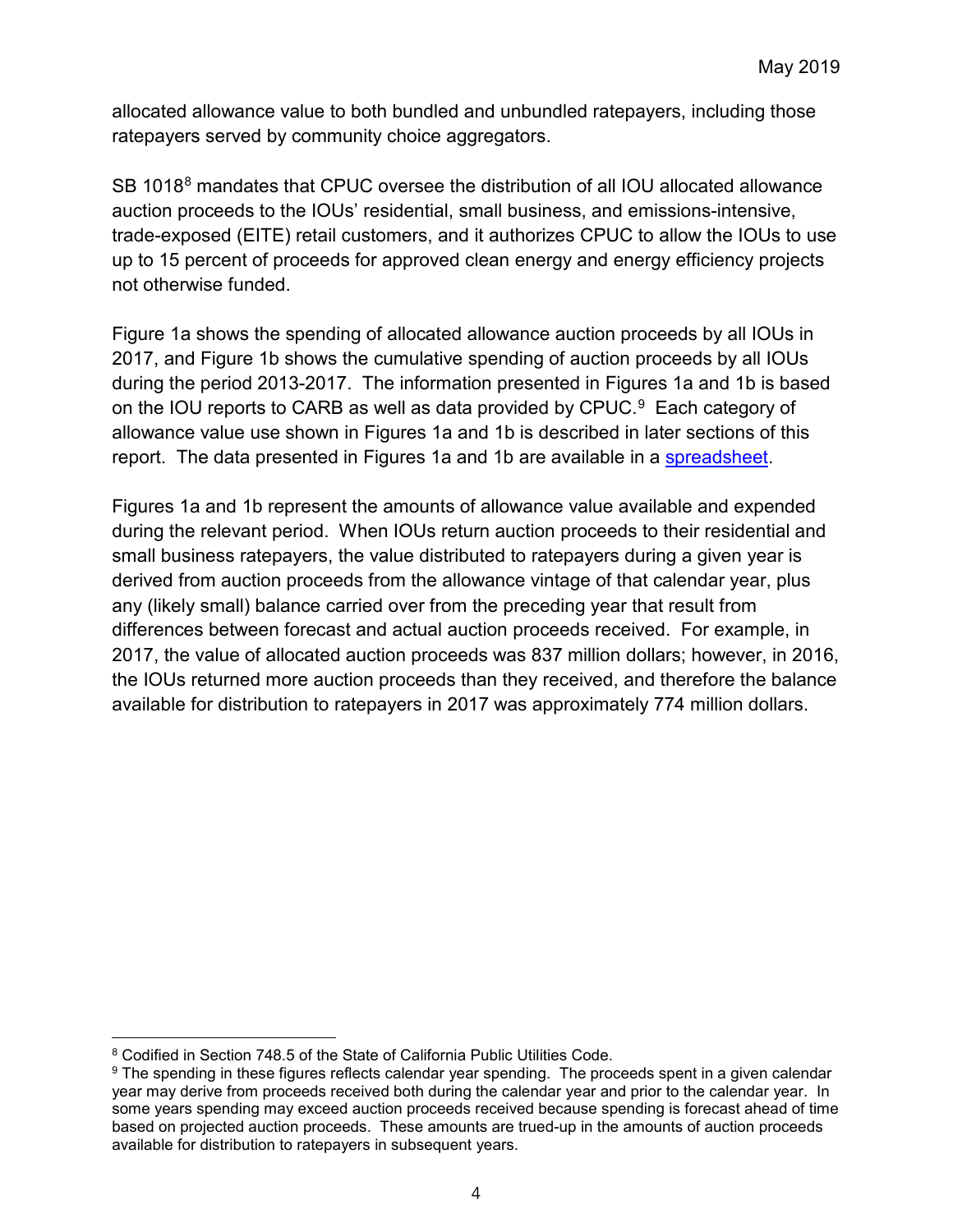



<span id="page-4-0"></span> $10$  The totals shown in Figures 1a may not exactly equal the sum of the components due to rounding. The tables include accrued interest on auction proceeds prior to the distribution of proceeds to ratepayers. CPUC requires IOUs to distribute the accrued interest to ratepayers in addition to the actual auction proceeds.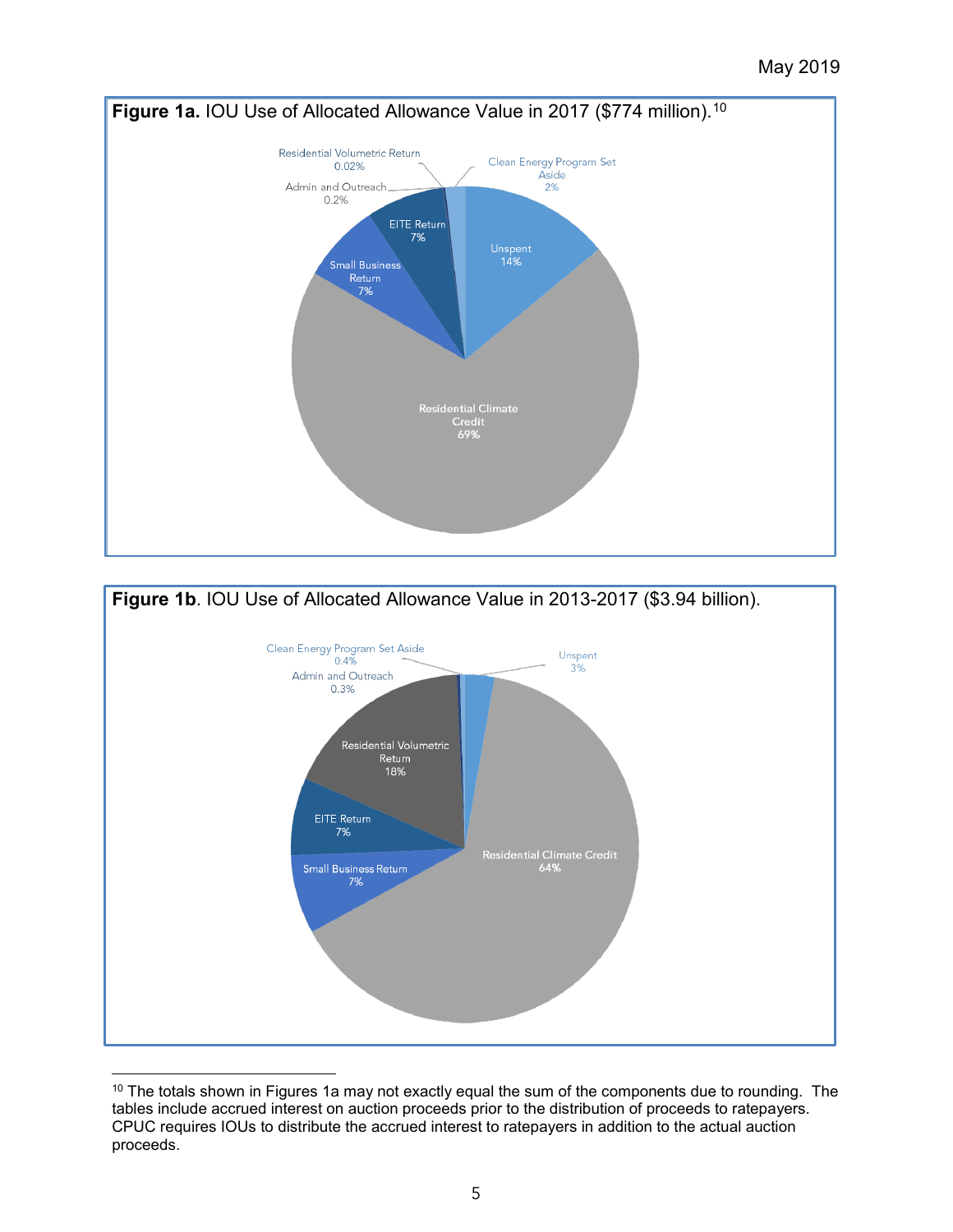Figure 1a shows that of the proceeds available in 2017, the IOUs provided 69 percent as semi-annual California Climate Credits to residential customers, seven percent to small businesses, seven percent to EITE industrial entities, and a small percentage was used to cover outreach and administrative costs associated with spending allocated allowance value. Figure 1a also shows a small percentage of proceeds were returned to residential ratepayers volumetrically. Following residential rate reform, the IOUs transitioned from providing any volumetric return of proceeds to residential customers (i.e., return of proceeds proportional to electricity use) to using the proceeds to increase the per-customer residential California Climate Credits, which provides the same an annual credit to all residential customers of each IOU. In 2017, there continued to be small amounts of volumetric returns to residential customers, which reflects the final phase-out of any volumetric returns of proceeds. After 2017, CARB expects that no proceeds will be used on volumetric return to residential customers.

Figure 1b shows that 82 percent of the allowance value allocated to IOUs over the history of the Program has been used to return proceeds to residential ratepayers. IOUs have returned seven percent of their allocated allowance value to small business ratepayers and another seven percent to EITE industrial ratepayers. From 2013-2017, about half a percent was set aside for mandated clean energy and energy efficiency projects.

# *Residential California Climate Credit*

The residential California Climate Credit is a twice-annual bill credit given to all IOU residential customers. All auction proceeds not used for the other purposes listed below are divided equally among the residential customers of each IOU. These credits began appearing on customer bills in April 2014.[11](#page-5-0)

### *Residential Volumetric Rate Offset*

During 2014 and 2015, PG&E, SCE, and SDG&E temporarily used a portion of their auction proceeds to offset Cap-and-Trade Program-related costs to consumers by reducing residential rates (i.e., they provided a volumetric return of proceeds to residential customers). This use of auction proceeds began in April 2014 for SCE and SDG&E and in May 2014 for PG&E, coincident with the introduction of Program costs into rates for residential and other customer classes. CPUC permitted this residential volumetric rate offset due to the historically wide disparity between lower-tier and uppertier electricity rates, which was caused by statutory limitations on CPUC authority to allocate costs. These limitations were lifted by Assembly Bill 327 (2013), and in 2015, when CPUC approved new residential rate structures,<sup>[12](#page-5-1)</sup> CPUC decided that volumetric

 $\overline{a}$ <sup>11</sup> For more information see: [http://www.cpuc.ca.gov/ClimateCredit/.](http://www.cpuc.ca.gov/ClimateCredit/)

<span id="page-5-1"></span><span id="page-5-0"></span><sup>12</sup> Decision on Residential Rate Reform for Pacific Gas and Electric Company, Southern California Edison Company, and San Diego Gas & Electric Company and Transition to Time-of-Use Rates, D.15-07-001 (July 2015). [http://docs.cpuc.ca.gov/PublishedDocs/Published/G000/M153/K110/153110321.PDF.](http://docs.cpuc.ca.gov/PublishedDocs/Published/G000/M153/K110/153110321.PDF)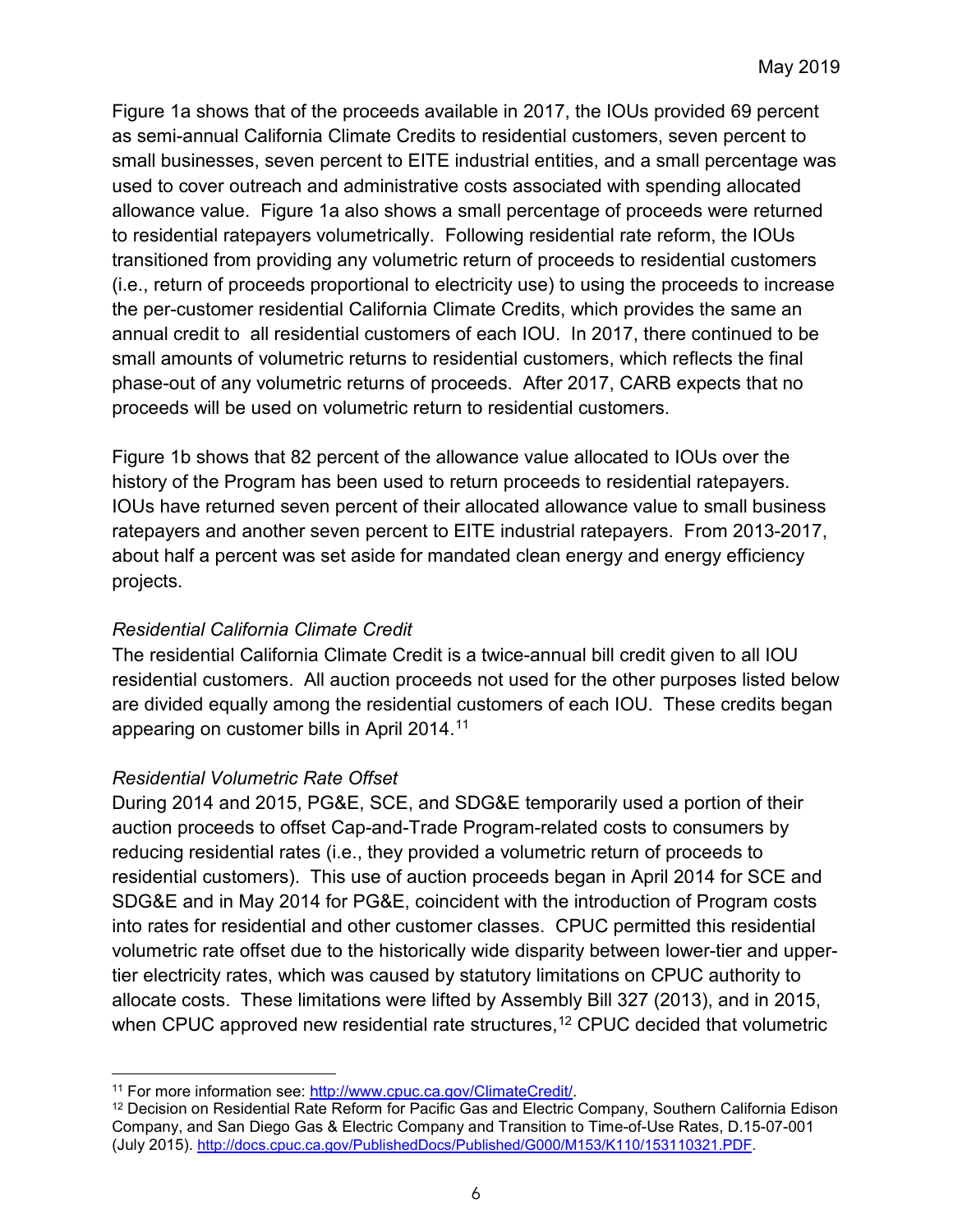return of proceeds to residential customers would end on December 31, 2015. For each IOU, the magnitude of the residential rate offset exactly matched the Program costs that would have been passed through to the residential customer class during those years. In Figure 1a, the proceeds used for "Residential Volumetric Return" in 2017 amount reflect the final true-up and phase-out of this usage. CPUC did not permit PacifiCorp and Liberty Utilities to provide a volumetric return of proceeds to residential customers because these utilities were not subject to the same historic ratemaking limits.

### *CPUC CA Industry Assistance*

CPUC's CA Industry Assistance is an annual bill credit that is provided to facilities in EITE industries to compensate for some of the Program costs included in their electricity rates. CPUC determined that all facilities in industries eligible for industry assistance pursuant to the Regulation should also be eligible for CA Industry Assistance, even if they are not covered entities under the Regulation.<sup>13</sup> These industries include petroleum and natural gas extraction; cement, glass, and paper production; petroleum refining; steel manufacturing; and food processing; among others. (For a complete list of industrial activities eligible for CA Industry Assistance, see the NAICS codes listed in Table 8-1 of the Cap-and-Trade Regulation.) For some industries, each recipient's credit is calculated based on their historical electricity use, while for others it is based on a product benchmark and the amount of product they produced during the preceding year. For more details on how these credits are calculated, see [CPUC's webpage on CA Industry Assistance.](http://www.cpuc.ca.gov/industryassistance/)

The fourth CA Industry Assistance credit, covering the year 2019, was distributed to eligible facilities in April 2019. The amount distributed to each facility is calculated using data submitted by facilities and the three large IOUs to CARB and CPUC.

# *Small Business California Climate Credit*

The small business California Climate Credit is a volumetric, on-bill credit that partially compensates eligible small businesses for Program costs that are included in their electricity rates. The purpose of the credit is to help small businesses adapt to the presence of carbon costs in electricity rates and to provide them an opportunity to invest in measures to reduce their electricity consumption. CPUC defined an eligible small business as any non-residential customer with a typical energy demand of less than 20 kW per month.<sup>[14](#page-6-1)</sup> This monthly credit began in April 2014 by offsetting 100 percent of Program costs in small business electricity rates, and this percentage declines by ten

<span id="page-6-0"></span>l <sup>13</sup> Decision Adopting Greenhouse Gas Allowance Revenue Allocation Formulas and Distribution Methodologies for Emissions-Intensive and Trade-Exposed Customers, D.14-12-037 (Dec. 2014). [http://docs.cpuc.ca.gov/PublishedDocs/Published/G000/M144/K130/144130487.pdf.](http://docs.cpuc.ca.gov/PublishedDocs/Published/G000/M144/K130/144130487.pdf)

<span id="page-6-1"></span><sup>&</sup>lt;sup>14</sup> Monthly demand must not exceed 20kW more than three times in the prior year.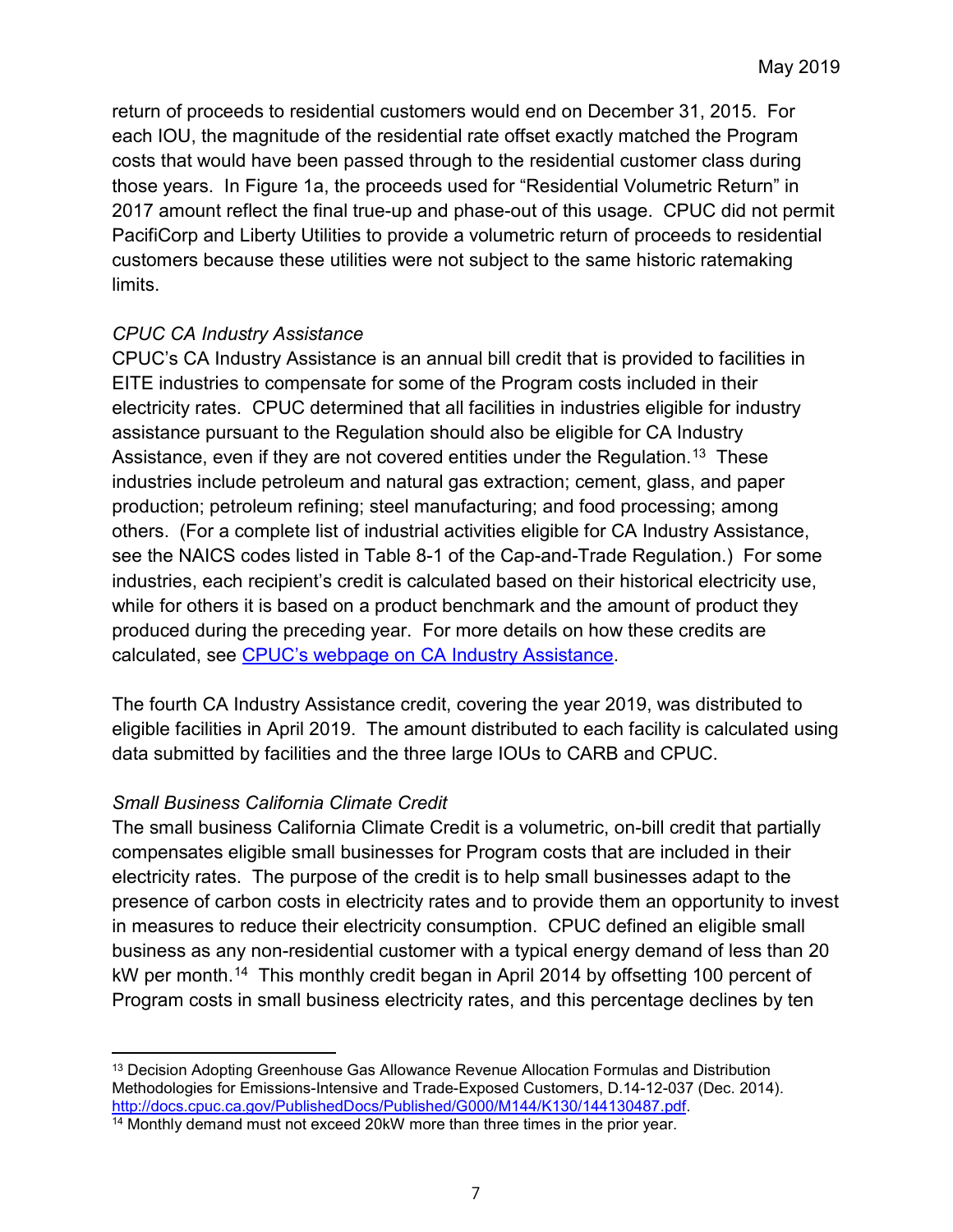percent per year after 2015. In 2017, this credit offset eighty percent of Program  $costs$ <sup> $15$ </sup>

### *Administrative and Outreach Costs*

Administrative and outreach costs include the costs of administering the proceeds distribution and the costs of conducting outreach to relevant ratepayers. A portion of the auction proceeds was used in 2014 and 2015 to conduct a broad-based public outreach and education campaign in partnership with CPUC's Energy Upgrade California. Energy Upgrade California is a marketing, education, and outreach program to raise Californians' awareness about State efforts to fight climate change and about actions they can take to reduce their energy consumption and shift toward cleaner sources of energy. In 2016, CPUC directed PG&E, SCE, and SDG&E to focus future auction proceeds spending on education and outreach on low- and no-cost efforts such as bill inserts and emails notifying ratepayers of the California Climate Credit. Energy Upgrade California will continue to be funded from other sources.[16](#page-7-1) The 2017 administrative and outreach cost category reflects costs to distribute the climate credits to ratepayers, and as shown by Figure 1a, represents 0.2 percent of the allowance proceeds available in 2017.

# *Clean Energy and Energy Efficiency Projects*

SB 1018 allows CPUC to allocate up to 15 percent of each IOU's auction proceeds for clean energy or energy efficiency projects. CPUC rulemaking 14-10-033 developed the process by which IOUs may seek approval to use auction proceeds allocated by CPUC for clean energy or energy efficiency projects that are not otherwise funded. In 2016, per the requirements of Assembly Bill 693 (2015) (AB 693), Senate Bill 92 (2017), and a CPUC decision directing the implementation of AB 693, the IOUs began to set aside auction proceeds to be used for the multifamily affordable housing solar roofs program[.17](#page-7-2) In 2017, IOUs set aside more than 14 million dollars in allocated allowance auction proceeds to fund this program.

<span id="page-7-1"></span><sup>16</sup> *See* Decision Addressing Customer Education and Outreach Plans for GHG Allowance Proceeds Return, D.16-06-041 (June 2016).

[http://docs.cpuc.ca.gov/PublishedDocs/Published/G000/M164/K022/164022015.PDF.](http://docs.cpuc.ca.gov/PublishedDocs/Published/G000/M164/K022/164022015.PDF)

<span id="page-7-2"></span><sup>17</sup> Decision Adopting Implementation Framework For AB 693 And Creating the Solar On Multifamily Affordable Housing Program, D. 17-12-022 (Dec. 2017).

<span id="page-7-0"></span> $\overline{a}$ <sup>15</sup> *See* App. 2, Decision Adopting GHG Allowance Revenue Formula and Distribution Methodology for Small Business Customers and Modifying D. 12-12-033, D.13-12-002 (Dec 2013). <http://docs.cpuc.ca.gov/PublishedDocs/Published/G000/M082/K829/82829359.PDF>

<http://docs.cpuc.ca.gov/PublishedDocs/Published/G000/M201/K940/201940057.pdf>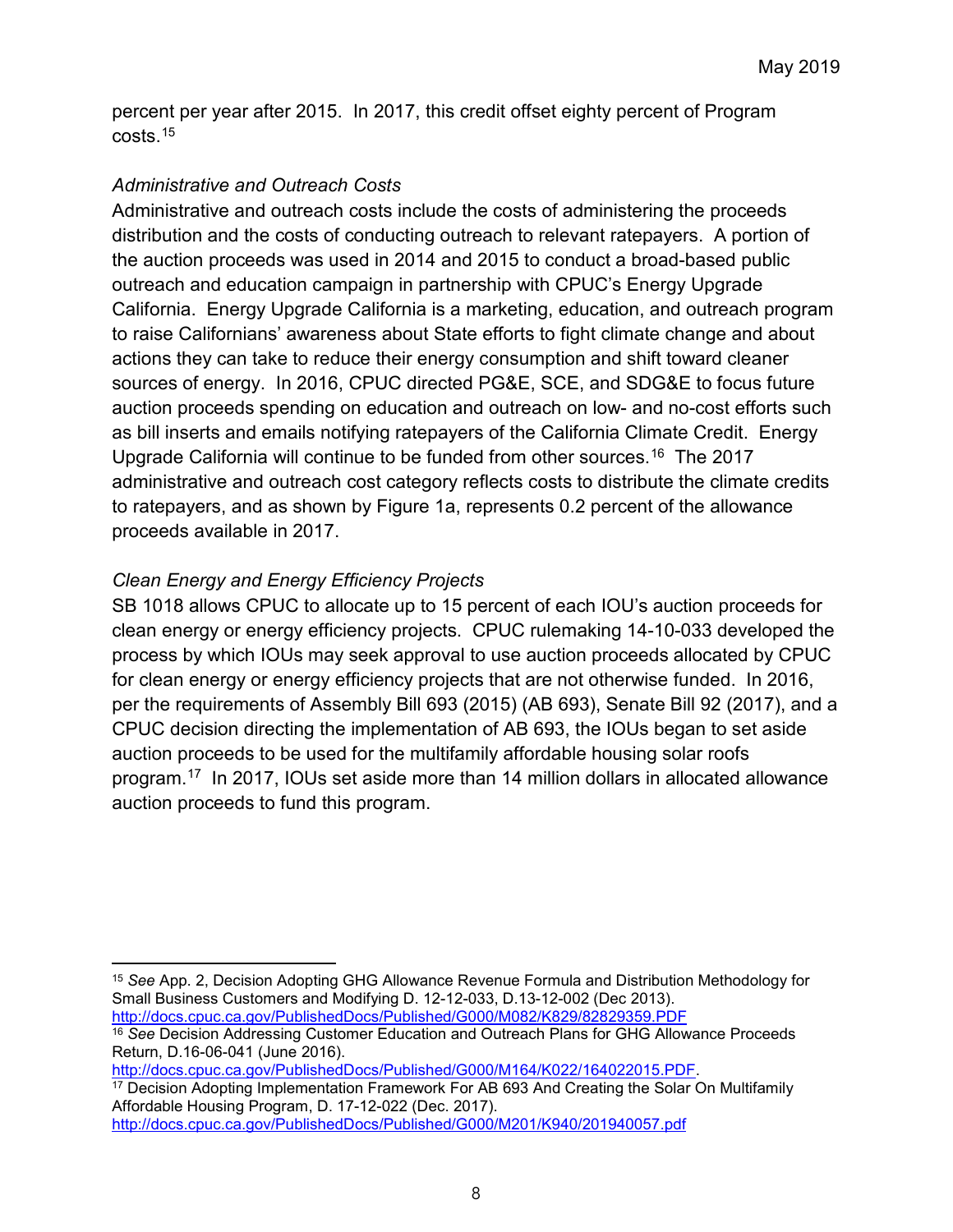### **POU and COOP Use of Allocated Allowance Value in 2017**

There are 43 POUs, four COOPs, and one Federal Power Marketing Authority (FPMA) that received vintage 2017 allowance allocation. Together, these utilities sold approximately one-quarter of the State's electricity<sup>[18](#page-8-0)</sup> and received approximately one third of allowances allocated to the electricity sector. Of this electricity, approximately 30 percent was sold by the Los Angeles Department of Water and Power and 15 percent was sold by Sacramento Municipal Utility District. The total value of vintage 2017 allowances that CARB allocated to POUs, COOPs and FPMA was approximately 431 million dollars. $^{19}$  The Regulation requires that the use of these allowances must benefit ratepayers and be consistent with the goals of AB 32.

POUs and COOPs are not subject to CPUC jurisdiction. Each POU or COOP makes its own decisions about how to use its allocated allowances, subject to Regulation requirements to benefit ratepayers and maintain consistency with AB 32. Figures 2a and 2b show how POUs and COOPs in total used allocated allowance value in 2017 and in 2013-2017, respectively, as reported in EDU use of allowance value reports. Note that Figures 2a and 2b for POUs and COOPs present usage on a calendar year basis, whereas reporting in previous years was on a vintage year basis. As for IOUs, spending by POUs and COOPs of auction proceeds from a particular allowance vintage can occur in the calendar year that is the same as the vintage year of the allowance or in subsequent calendar years. Unlike IOUs, POUs and COOPs can use allocated allowances for compliance with the Program. Allowances allocated to POUs and COOPs can be either deposited for compliance or consigned and sold at auction. The left pie charts in Figures 2a and 2b show the percentage of allocated allowance value deposited for compliance versus the percentage that was held as auction proceeds, and the right pie charts show how the proceeds from auctioned allowances were used.

l

<span id="page-8-0"></span><sup>&</sup>lt;sup>18</sup> "Electricity Consumption Data Management System," California Energy Commission, 2017 data, available at [http://www.ecdms.energy.ca.gov/elecbyutil.aspx.](http://www.ecdms.energy.ca.gov/elecbyutil.aspx)

<span id="page-8-1"></span><sup>19</sup> The calculation of total allowance value assumes a deposited allowance is worth \$14.30 in 2017 (the average of the settlement prices at the four auctions held in each year) and relies on auction proceeds amounts reported by the POUs/COOPs to CARB in the EDU use of allowance value reports to date.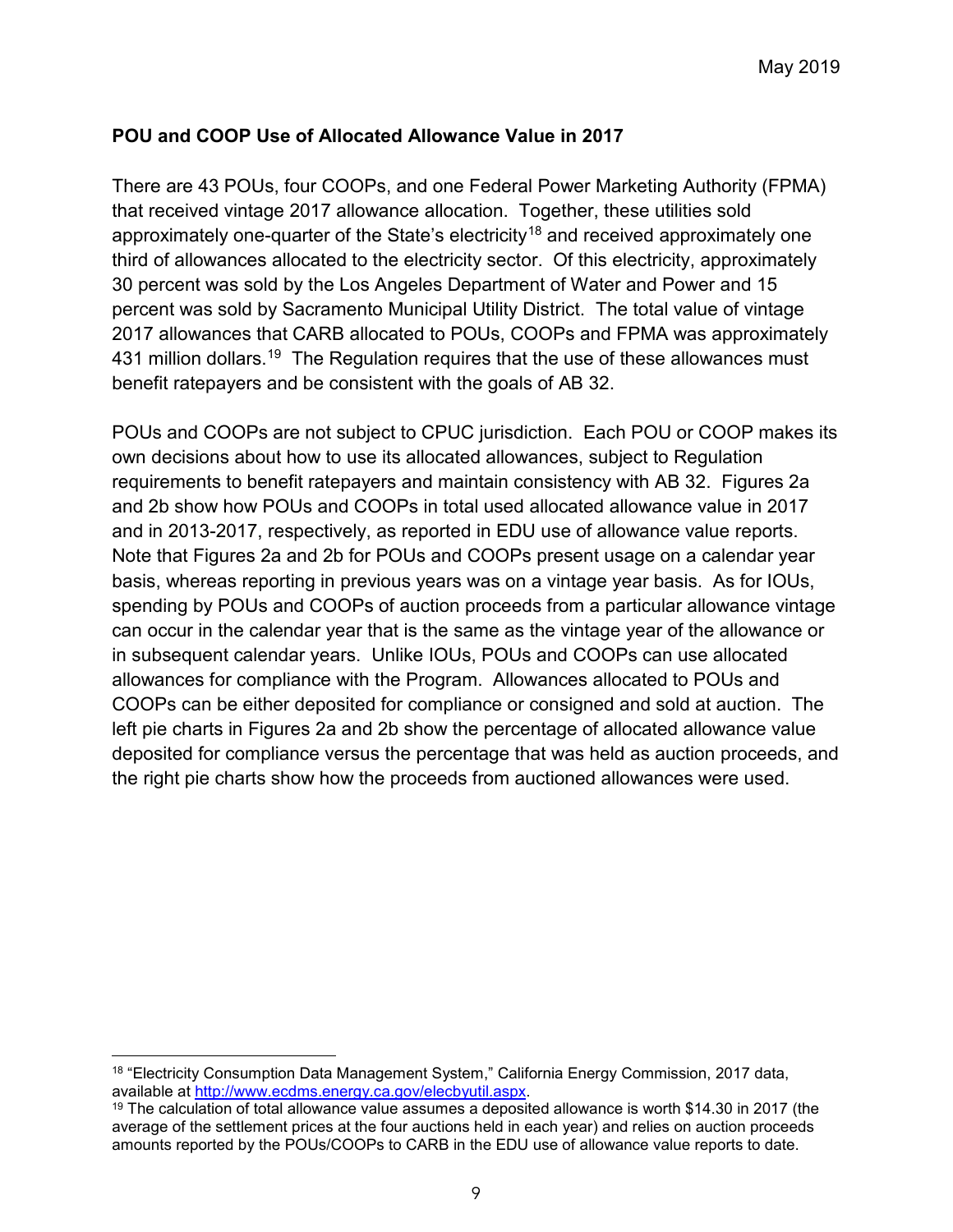